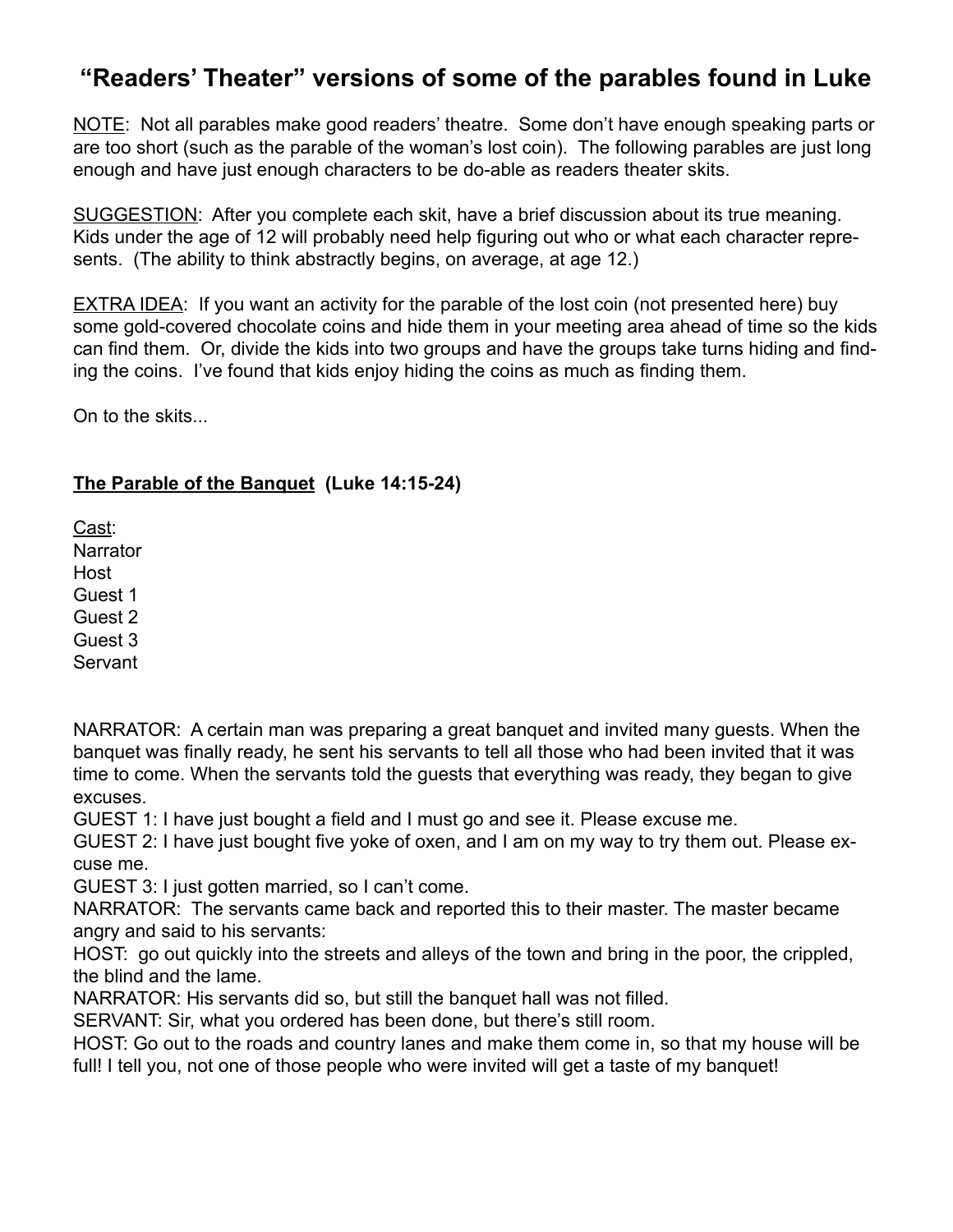#### **The Parable of the Lost Son (Luke 15:11-31)**

Cast: **Narrator** Father Older Son Younger Son Servant

NARRATOR: Once there was a man who had two sons. The younger one said to his father: YOUNGER SON: Father, give me my share of the family estate. I want it now. NARRATOR: So the father divided the estate between the two sons and paid the younger son his share. Not long after that, the younger son took his inheritance and set off for a distant country. And there he squandered his wealth in wild living. After he had spent everything, there was a severe famine in that country, and he began to be in need. So he went and hired himself out to a citizen of that country, who gave him a job feeding pigs. The younger son longed to fill his stomach with the pods that the pigs were eating, but no one gave him anything. After a while, he came to his senses, and said:

YOUNGER SON: My father's servants have food to spare, and here I am starving to death! I should go back to my father and say to him, "Father, I have sinned against heaven and against you. I am no longer worthy to be called your son. Please just let me be one of your hired men." NARRATOR: So he got up and went back to his father's house. But while he was still a long way off, his father saw him coming. The father was filled with joy and ran to meet his son. He threw his arms around him and kissed him.

YOUNGER SON: Father, I have sinned against heaven and against you. I am no longer worthy to be called your son.

NARRATOR: But the father said to his servants:

FATHER: Quick! Bring the best robe and put it on him. Put a ring on his finger and sandals on his feet. Bring the fattened calf and kill it. Let's have a feast and celebrate! For this son of mine was dead and is alive again-- he was lost and has been found!

NARRATOR: So they began to celebrate. Meanwhile, the older son was in the field. When he came near to the house, he heard music and dancing. So he called one of the servants and asked him what was going on.

SERVANT: Your brother has come home, and your father has killed the fattened calf to celebrate because your brother has come back.

NARRATOR: The older brother became angry and refused to go in. So his father went out asked him to come in and join in the celebration. But he answered his father:

OLDER SON: All these years I've served you and never disobeyed your orders. Yet you never gave me even a young goat so I could celebrate with my friends. But when this son who has squandered your money comes home, you kill the fattened calf for him!

FATHER: My son, you are always with me, and everything I have is yours. But we had to celebrate and be glad, because this brother of yours was dead and is alive again. He was lost and now is found!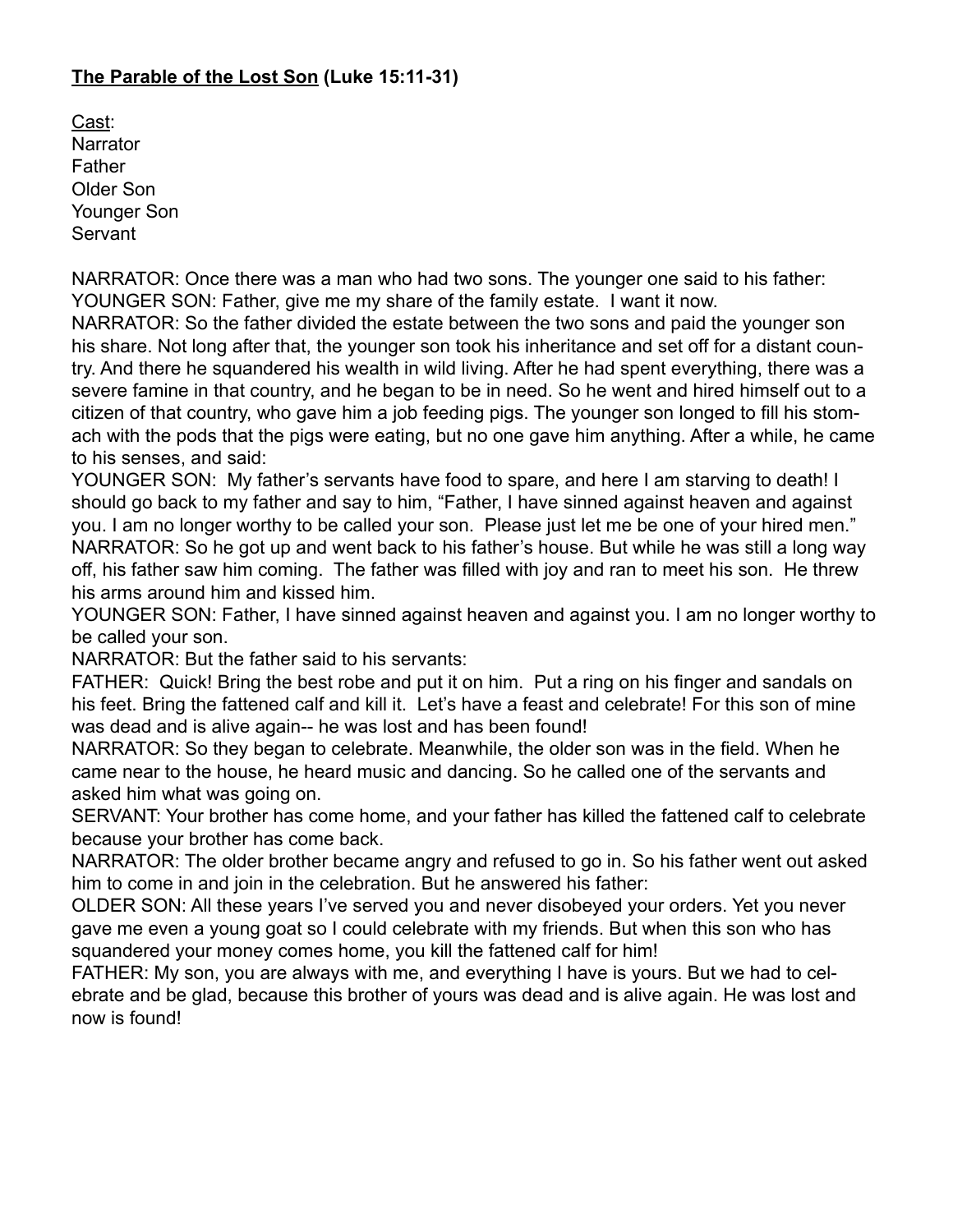#### **The Parable of the Shrewd Manager (Luke 16:1-11)**

Cast: **Narrator** Rich Man **Manager** Debtor 1

Debtor 2

NARRATOR: There once was a rich man whose manager was accused of wasting money. The rich man called in the manager and asked him:

RICH MAN: What is this I hear about you? Give an account of your management, because you cannot be manager any longer. You are fired.

NARRATOR: The manager said to himself:

MANAGER: Oh no, what shall I do now? My master is taking away my job! I am not strong enough to dig, and I am ashamed to beg. Wait--I have an idea. I know what I can do so that people welcome me into their homes and provide for me.

NARRATOR: The manager called in each one of his masters debtors.

MANAGER: How much to you owe my master?

DEBTOR 1: 800 gallons of olive oil.

MANAGER: Give me your bill. I will cross out 800 and write in 400 instead.

DEBTOR 1: Hey, thanks!

MANAGER: And you-- how much do you owe my master?

DEBTOR 2: 1000 bushels of wheat.

MANAGER: Give me your bill. I will scratch out 1000 and make it only 800.

DEBTOR 2: Thanks!

NARRATOR: Believe it or not, the rich man did not become angry at the manager for doing this. He was amazed at how shrewdly the manager had acted, making the debtors into his friends by reducing their debt. Jesus said, "Use your worldly wealth to gain friends for yourselves, so that when your wealth is gone you will be welcomed into eternal dwellings. If you show yourself trustworthy in handling worldly wealth, you will be trusted with heavenly wealth. He who proves himself trustworthy with little things will then be trusted with great things.

#### **The Parable of the Rich Man and Lazarus (Luke:16:19-31)**

Cast: **Narrator** Rich Man Abraham

NARRATOR: Once there was a rich man who was dressed in purple and fine linen and lived in luxury every day. At his gate lay a beggar named Lazarus, who was covered with sores. The dogs would come and lick his sores. Lazarus had no food and longed to eat what fell from the rich man's table. Then the time came when both the rich man and Lazarus died. The angels came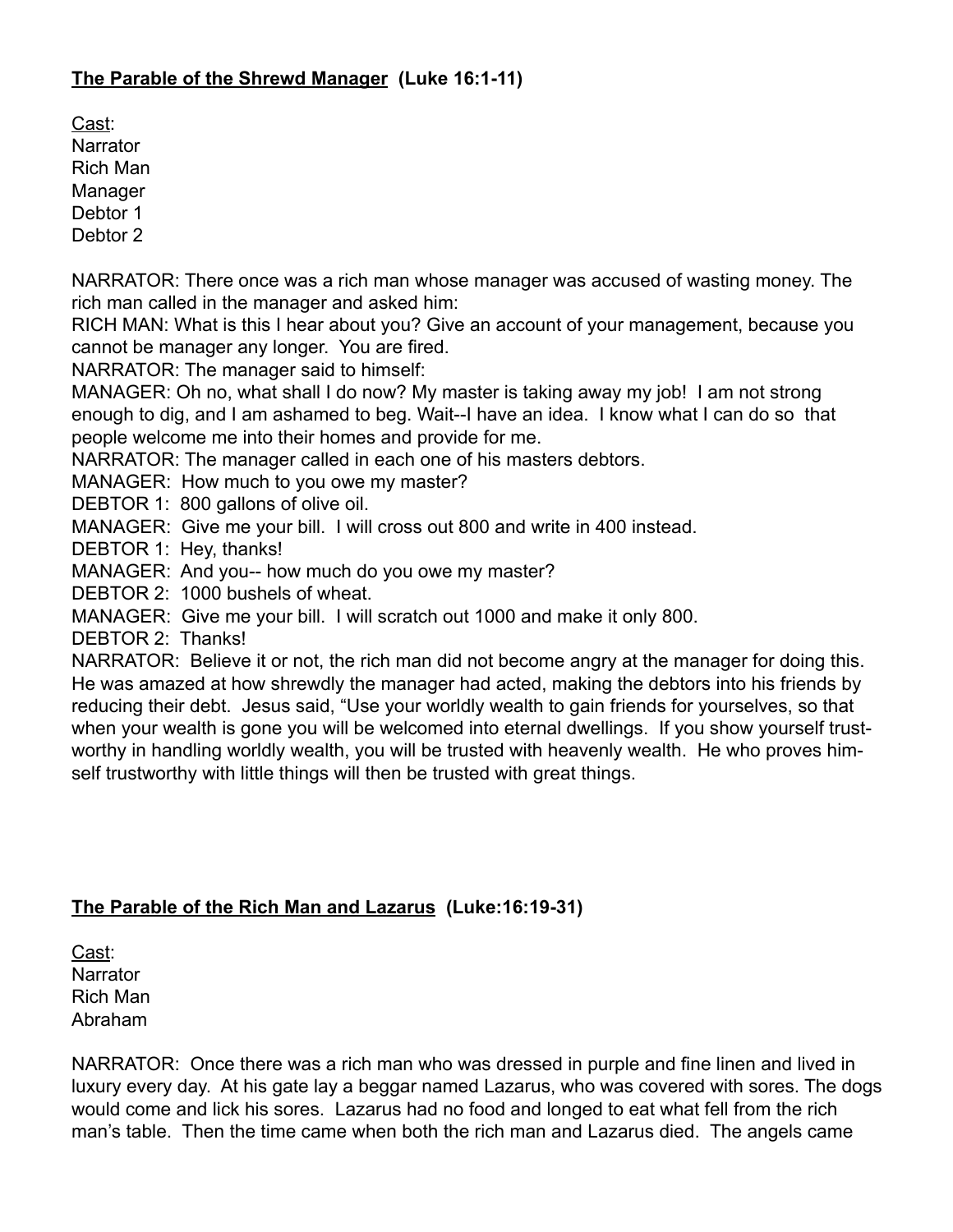and carried poor Lazarus to the place where Abraham was. But the rich man went to hell. From hell, the rich man looked up and saw Lazarus with Abraham. Lazarus was happy where he was but the rich man was in torment.

RICH MAN: Abraham! Father Abraham! Have pity on me and send Lazarus to dip his finger in water and drip it on my tongue to cool it, because I am in agony in all this fire.

ABRAHAM: Son, remember that in your lifetime you lived in comfort and received many good things while Lazarus had a miserable life. Now it is reversed-- Lazarus is in comfort and you are in agony. And besides, there is a huge gap between us. No one can cross over.

RICH MAN: I beg you, Father Abraham, send Lazarus to my father's house so he can warn my five brothers about this place. I don't want them to come here to this place of torment.

ABRAHAM: They have Moses and the Prophets. Let your brothers listen to them.

RICH MAN: No, Father Abraham-- if someone from the dead goes to them, they will repent! ABRAHAM: If your brothers will not listen to Moses and the Prophets, they will not be convinced even if someone rises from the dead.

# **The Parable of the Ten Minas (Luke 19:11-27)**

Cast: **Narrator** Prince/king People (everyone says these lines together) Servant 1 Servant 2 Servant 3 Servant 4

NARRATOR: A prince of a certain land went on a long journey to a distant land. While in that distant land, he would be promoted from prince to king. Before he left, he gave ten of his servants a coin called a mina, and told them to put it to good use while he was gone.

PRINCE: Here is a mina for each of you. When I come back I will ask you what you did with the money while I was away.

NARRATOR: Right before the prince left, the people of his land said to him:

PEOPLE: We hate you! We don't want you to be our king. We hope you never return! NARRATOR: The prince went on his long journey and eventually he did indeed return home. When he came back he was no longer just a prince-- he had been promoted to being king. As he had promised, he called in those ten servants to find out what they had done with their minas. PRINCE/KING: And what did you do with the mina I gave you?

SERVANT 1: Sir, your mina has earned ten more. I can give you eleven minas.

PRINCE/KING: Well done, my good servant! Because you have been trustworthy in this small matter, I will make you the ruler over ten cities! And you-- what did you do with the mina? SERVANT 2: Sir, your mina has earned five more. Here are six minas in return.

PRINCE/KING: Well done! I will give you five cities. And you-- what did you do with the mina? SERVANT 3: Sir, here is your mina. I have kept it hidden away in a piece of cloth because I was afraid. I know you are a hard man. You take out what you did not put in and you reap what